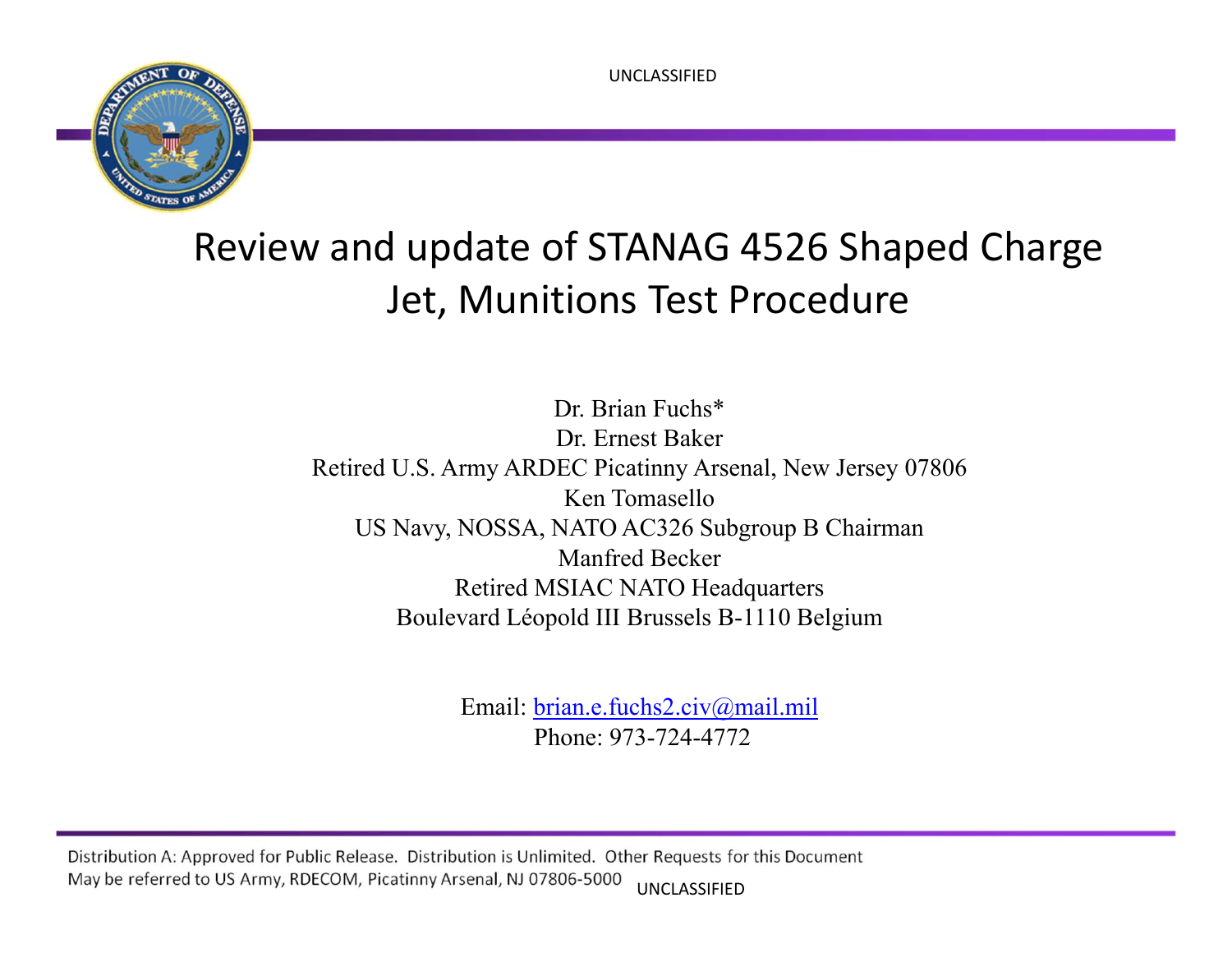

- Dr. Ernest Baker has retired from the US Army ARDEC and has taken <sup>a</sup> position with MSIAC NATO Headquarters.
- Mr. Manfred Becker has Retired with MSIACNATO Headquarters.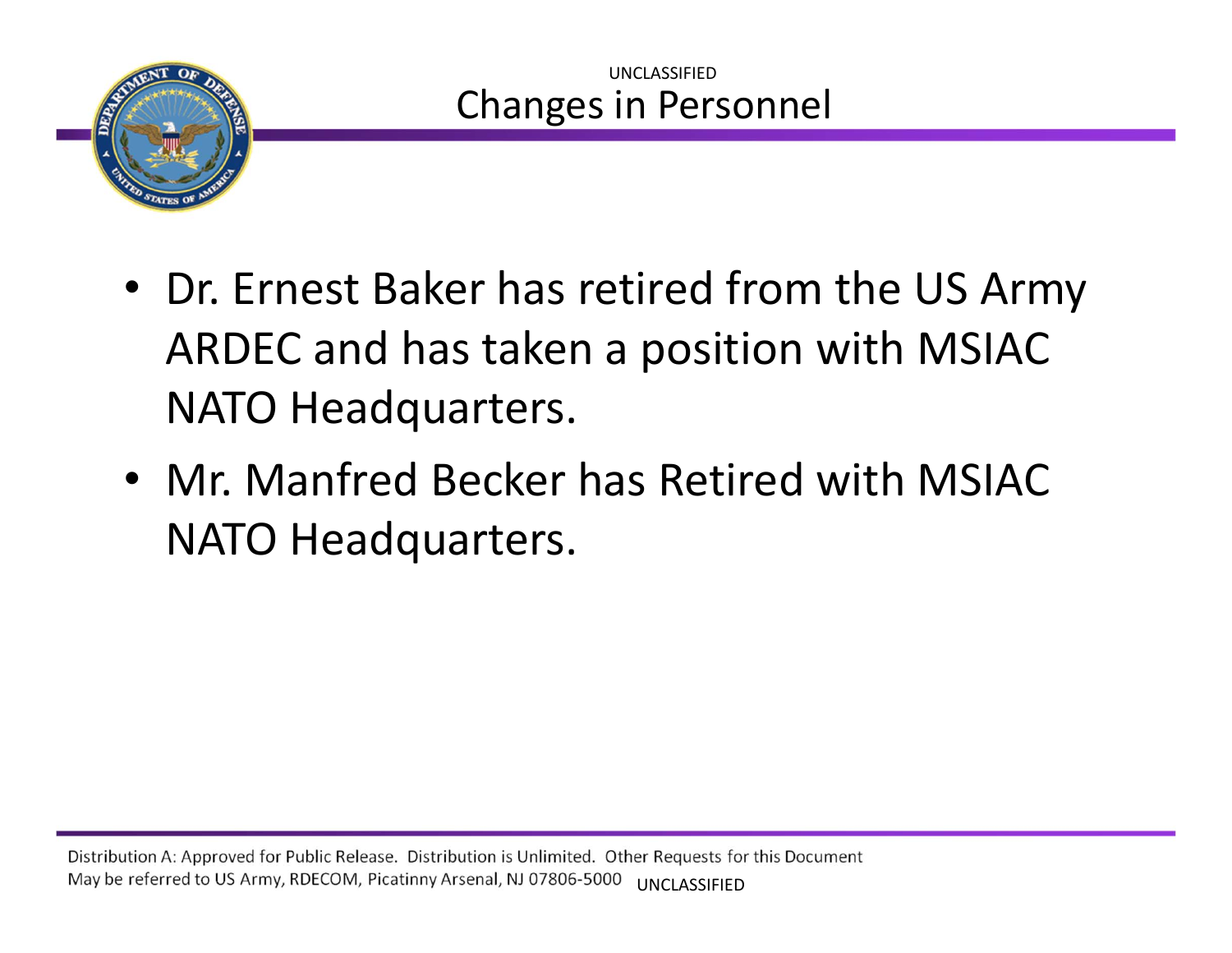

The current STANAG is outdated and has lost relevance. As a result, each member nation has been creating and adopting their own standards to meet their needs.

- The current STANAG references US Rockeye Shaped Charge, which is no longer used by any member nation
- Uses values of Held's Criteria (v2d) for various shaped charges that can not be verified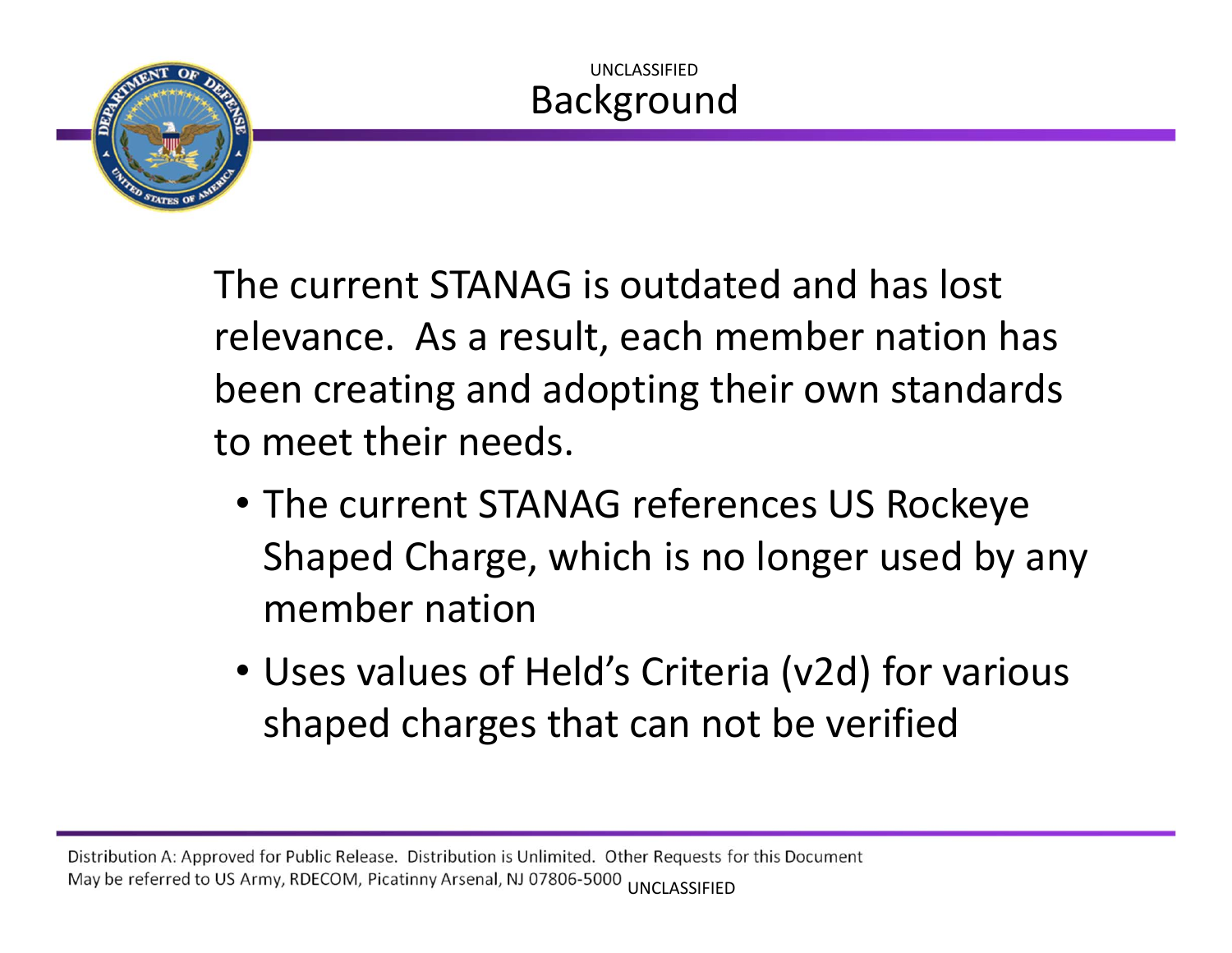UNCLASSIFIED

# Background

Multiple international meetings have been held, including <sup>a</sup> technical workshop under the auspices of NATO's Munitions Safety Information Analysis Center (MSIAC):

One Workshop was held:

•ENSTA Bretagne Brest France 12 – 15 May, 2014

Two Custodial Working Group meetings were held:

- Brest, France 16 May, 2014
- •Bofors Test Center, Karlskoga, Sweden 03 September 2014.

And two Update Meetings in conjunction with the Response Descriptors Working Group Meeting were held:

- •Brussels, Belgium, NATO headquarters September 2015
- Brussels, Belgium, NATO headquarters April 2016.
- STANAG 4526 will be replaced by an Allied Ordinance Publication (AOP 4526) to allow for more efficient future updates.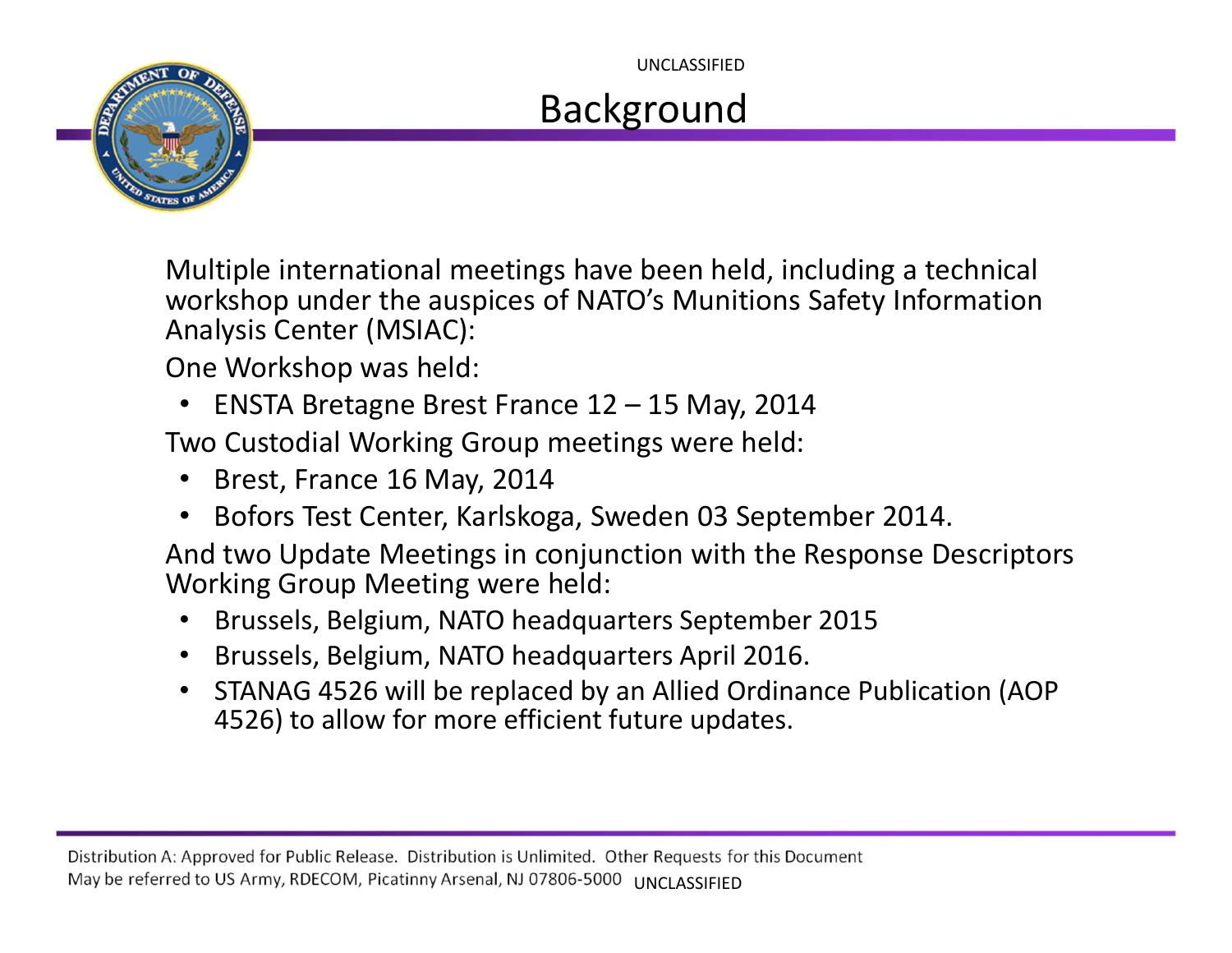

### Workshop Findings UNCLASSIFIED

- •• Bomblet – remove
- •Rockeye – remove
- •• Ballistic Pendulum – Remove as an option from official test
- Anti-Tank Missile remove
- Old, inaccurate  $v^2$ d table remove
- Most member nations have adopted some form of RPG threat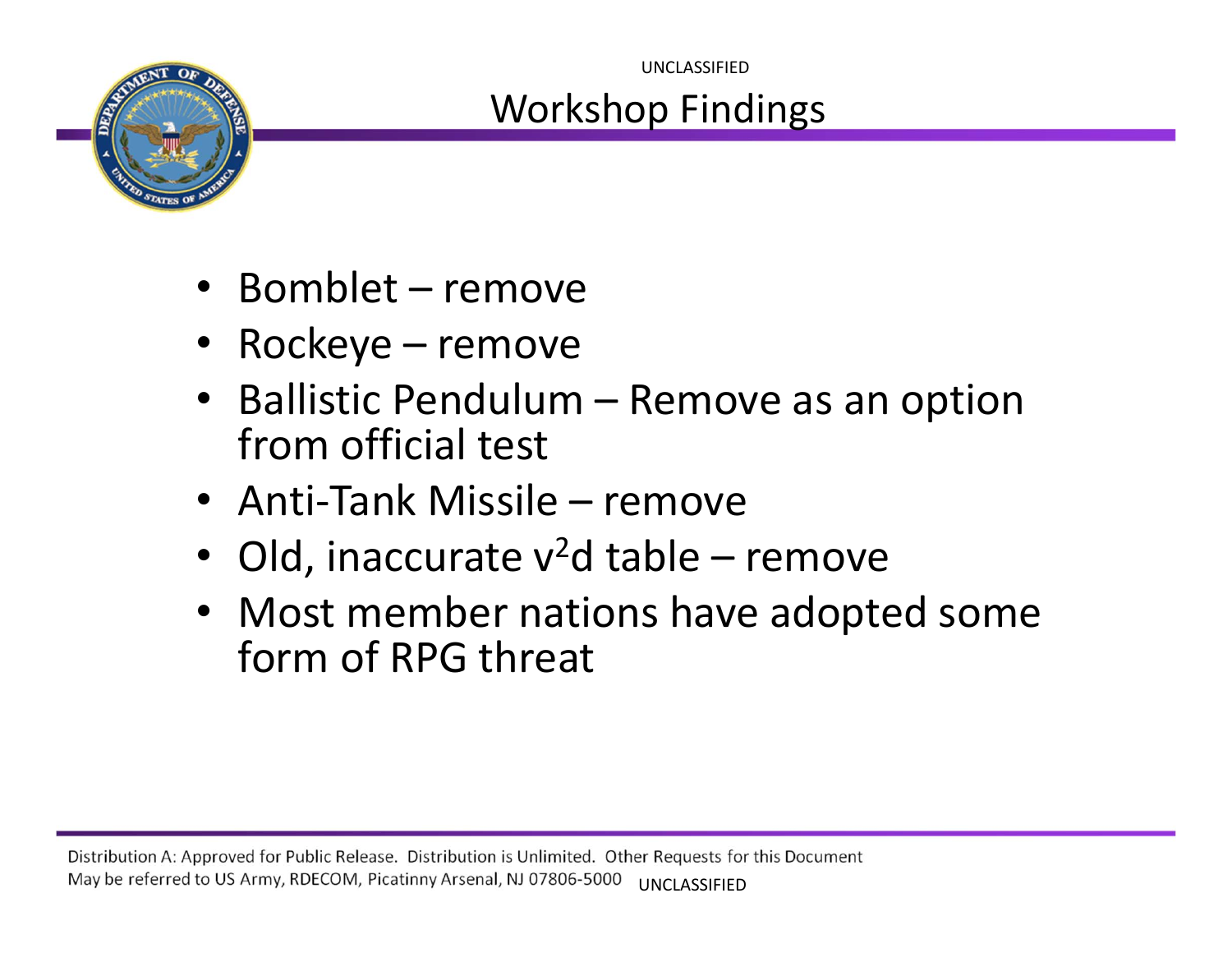

# Typical Shaped Charges used by MSIAC Member Nations

| Nation      | Shaped             | Threat         | Jet          | Jet      | $V^2D$       | Specified in     | Laboratory/  |
|-------------|--------------------|----------------|--------------|----------|--------------|------------------|--------------|
|             | Charge             | Level          | Velocity     | Diameter | $(mm/\mu s)$ | <b>IM Policy</b> | in service * |
|             |                    |                | $(mm/\mu s)$ | (mm)     |              |                  |              |
| France      | CCEB <sub>62</sub> | RPG-7          | 8            | 3        | 203          | Yes              | Laboratory   |
|             | (Former            |                |              |          |              |                  |              |
|             | Version)           |                |              |          |              |                  |              |
|             | CCEB <sub>62</sub> | RPG-7          | To be        | To be    | To be        | Yes              | Laboratory   |
|             | (New               |                | assessed     | assessed | assessed     |                  |              |
|             | Version)           |                |              |          |              |                  |              |
| Germany     | <b>KB44</b>        | <b>Bomblet</b> | 8            | 1.9      | 122**        |                  | Laboratory   |
|             | RPG 7 NB           | RPG-7          | 7.2          | 3.1      | 166**        | Yes              | Laboratory   |
| Netherlands | Small              | <b>Bomblet</b> |              |          |              |                  | In Service   |
|             | <b>Bomblets</b>    |                |              |          |              |                  |              |
| Sweden      | RPG-7's            | RPG-7          |              |          |              |                  | In Service   |
| United      | <b>BL 755</b>      | <b>Bomblet</b> |              |          |              | No               | In Service   |
| Kingdom     | M42                | <b>Bomblet</b> |              |          |              | No.              | In Service   |
|             | K4                 | RPG-7          |              |          |              | Yes              | Laboratory   |
| <b>USA</b>  | 81 mm SC           | RPG-7          | 6.4          | 3.5      | 141          | Yes              | Laboratory   |

Typical Shaped Charges used by MSIAC Member Nations \*In Service means that the shaped charge is produced in large scale \*\*The jet tip is not considered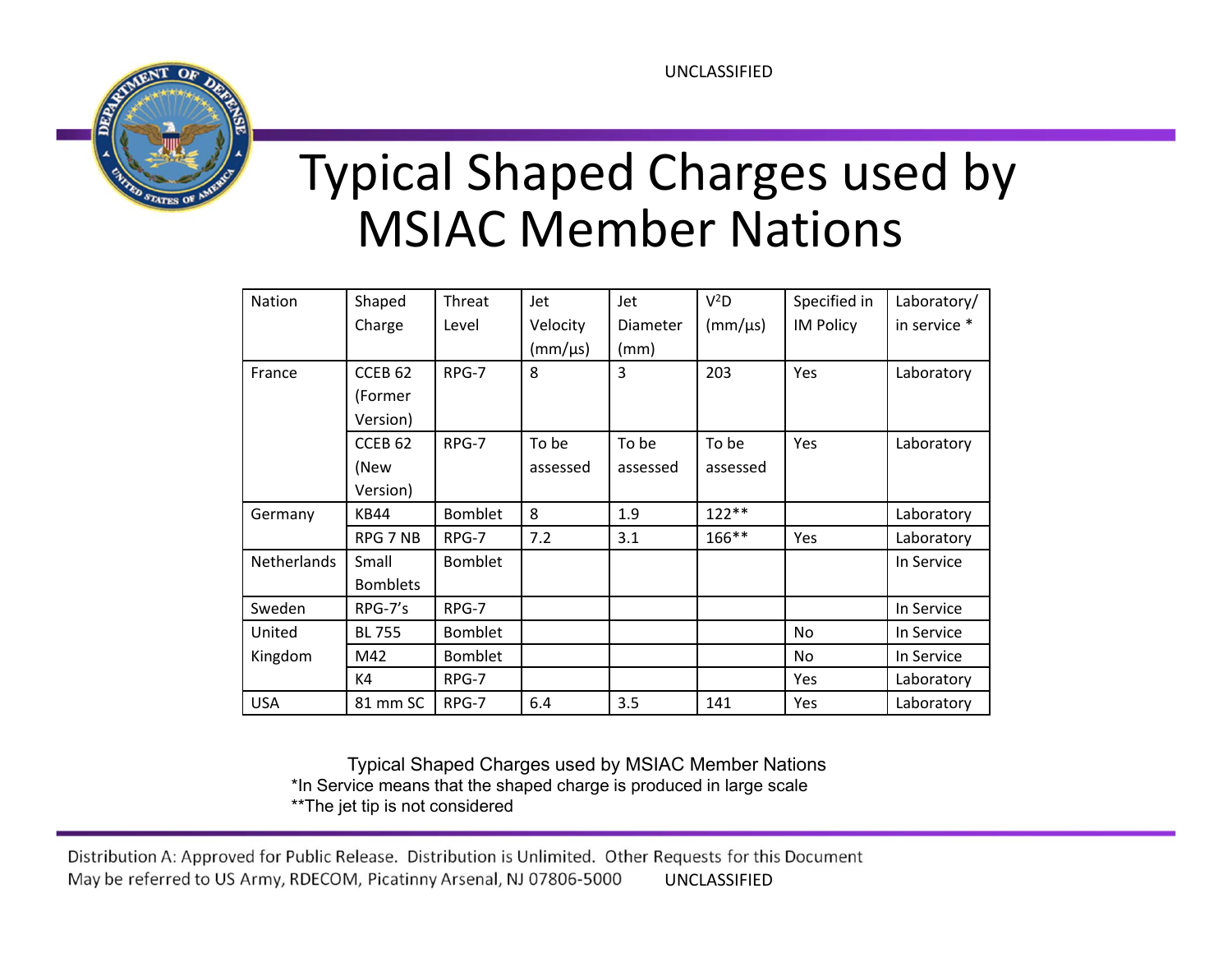

# STANAG Update Suggestions UNCLASSIFIED

- •Use the RPG‐7 as <sup>a</sup> representative threat.
- • Maintain the current German, French and US test standards that should be well defined in the STANAG.
- • Maintain the use of actual RPG‐7 warheads, although this will not be suggested in the STANAG due to the variability of these charges.
- • Define jet characteristics and test configurations for new tests using the RPG‐7 threat.
- •● RPG-7 surrogate drawing should include:
	- •• Standoff associated with the test configuration, including the position of conditioning plate relative to the warhead.
	- $\bullet$ A minimum air gap behind the conditioning plate and the test item.
- •• Allow a THA based variation.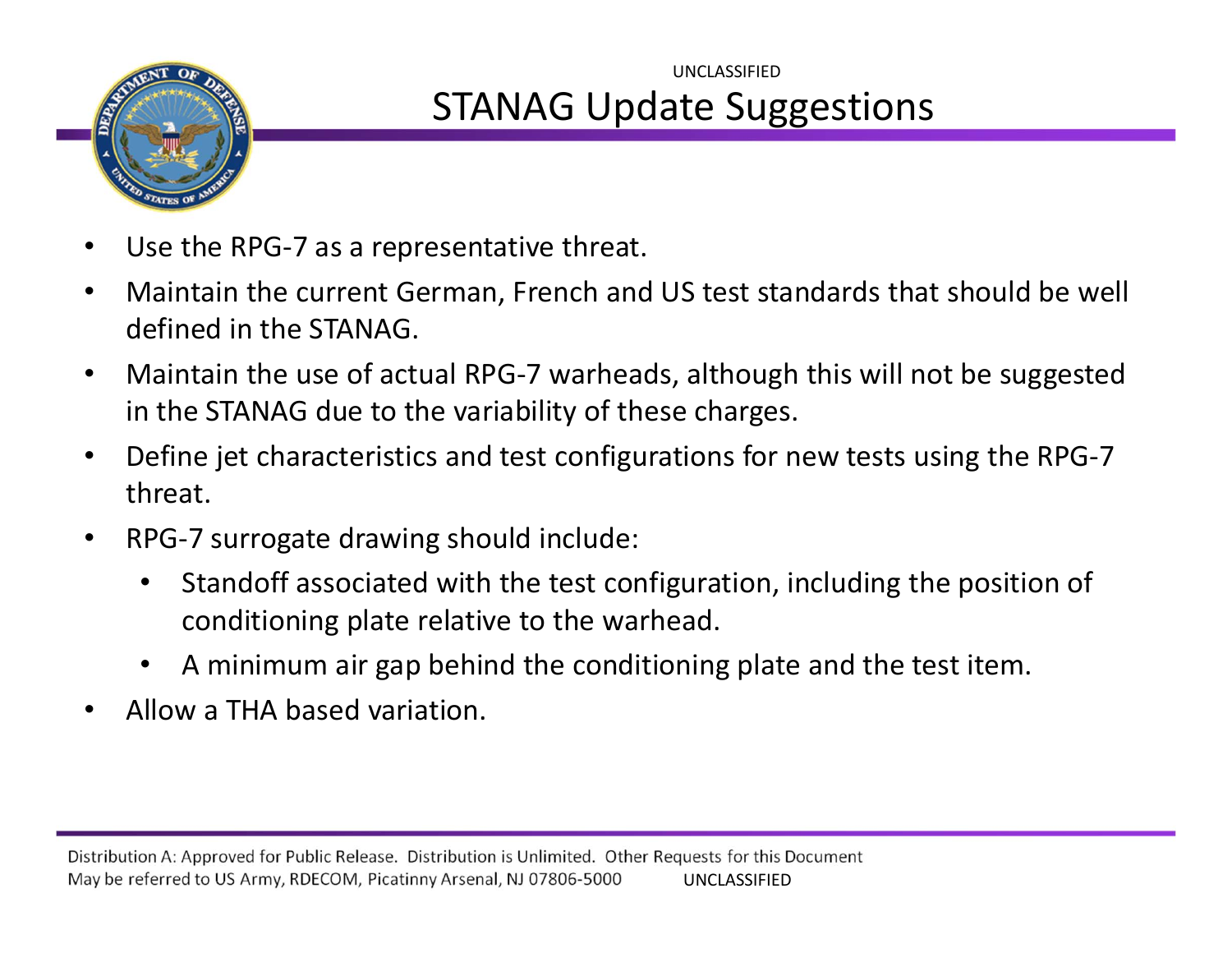

## General Criteria UNCLASSIFIED

A draft has been written of the proposed AOP. The US and French testing ANNEX's have been included. Proposed general criteria for the tests that met the STANAG are:

### **Jet Characteristic Requirements**

- • The jet will penetrate a conditioning plate of suitable thickness to remove the first part of the jet.
- •jet diameter at the target impact position shall be 2.5 - 3.5mm.
- • $v^2$ d shall be between 120 and 140 mm<sup>3</sup>/ $\mu$ s<sup>2.</sup>

#### **Breakup characteristics**

• Jet length, breakup times and accumulated jet mass may be measured for information.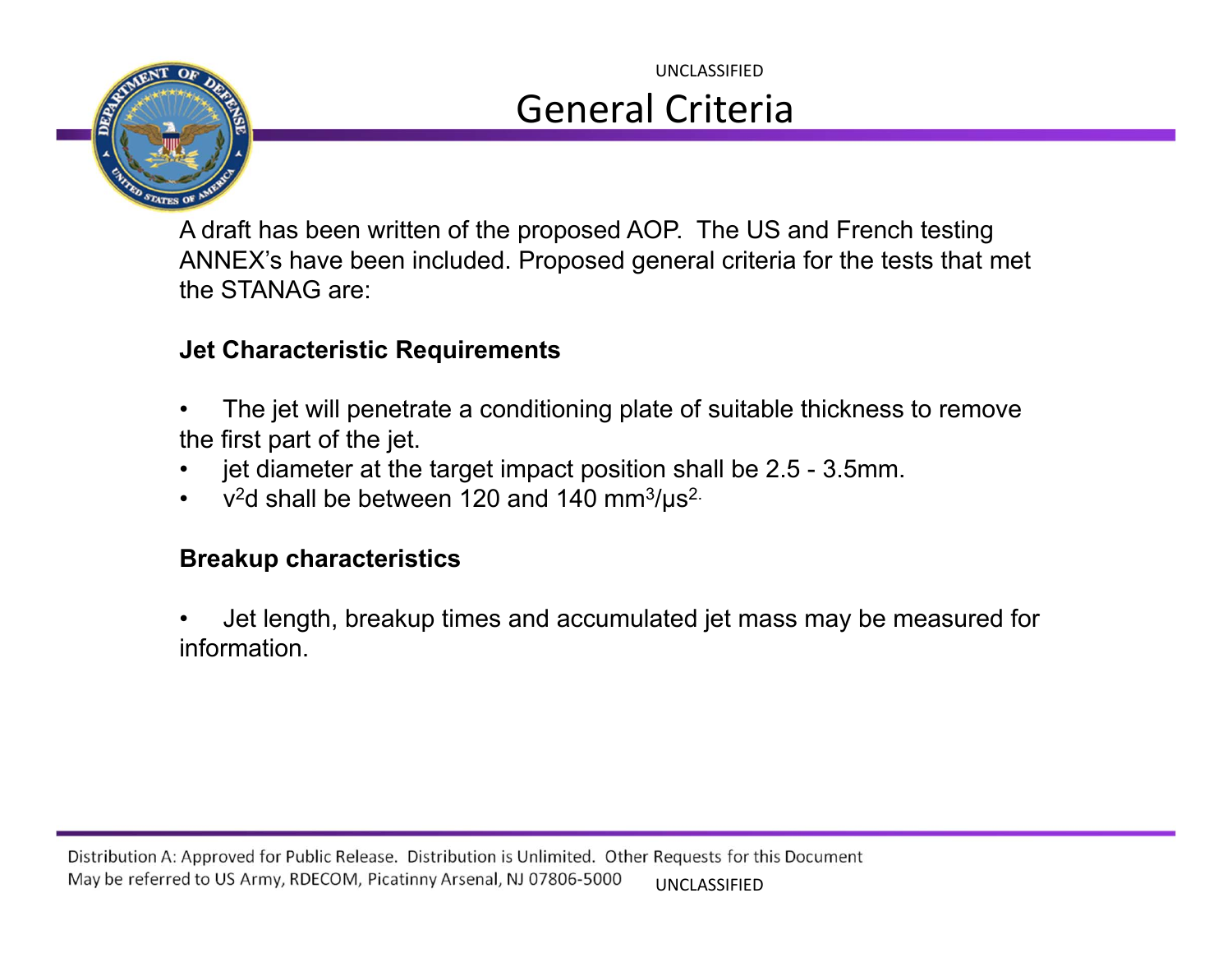

# General Criteria UNCLASSIFIED

# Shaped Charge Requirements

- • The shaped charge will be produced in <sup>a</sup> precise manner assuring that all components are properly located and that the charge is axially symmetric.
- • A jet straightness exhibiting less than ½ of <sup>a</sup> jet diameter deviation at <sup>a</sup> 20 charge diameter standoff is desired.
- • The explosive charge diameter should be larger than 60mm and less than 95mm with an explosive fill performance between COMP B and Pure HMX at TMD.
- •The charge liner shall be made from <sup>a</sup> high quality oxygen free copper and its construction described.
- •Initiation methods will be specified to assure consistent and strong symmetric initiation.
- • The shaped charge shall be designed such that the output after penetrating <sup>a</sup> conditioning plate matches the performance of <sup>a</sup> shoulder launched rocket propelled grenade.
- • The performance parameters describing the jet shall include the diameter and velocity both at the tip and along the jet. The characterization shall include information as to the placement that replicates the standoff of the RPG threat.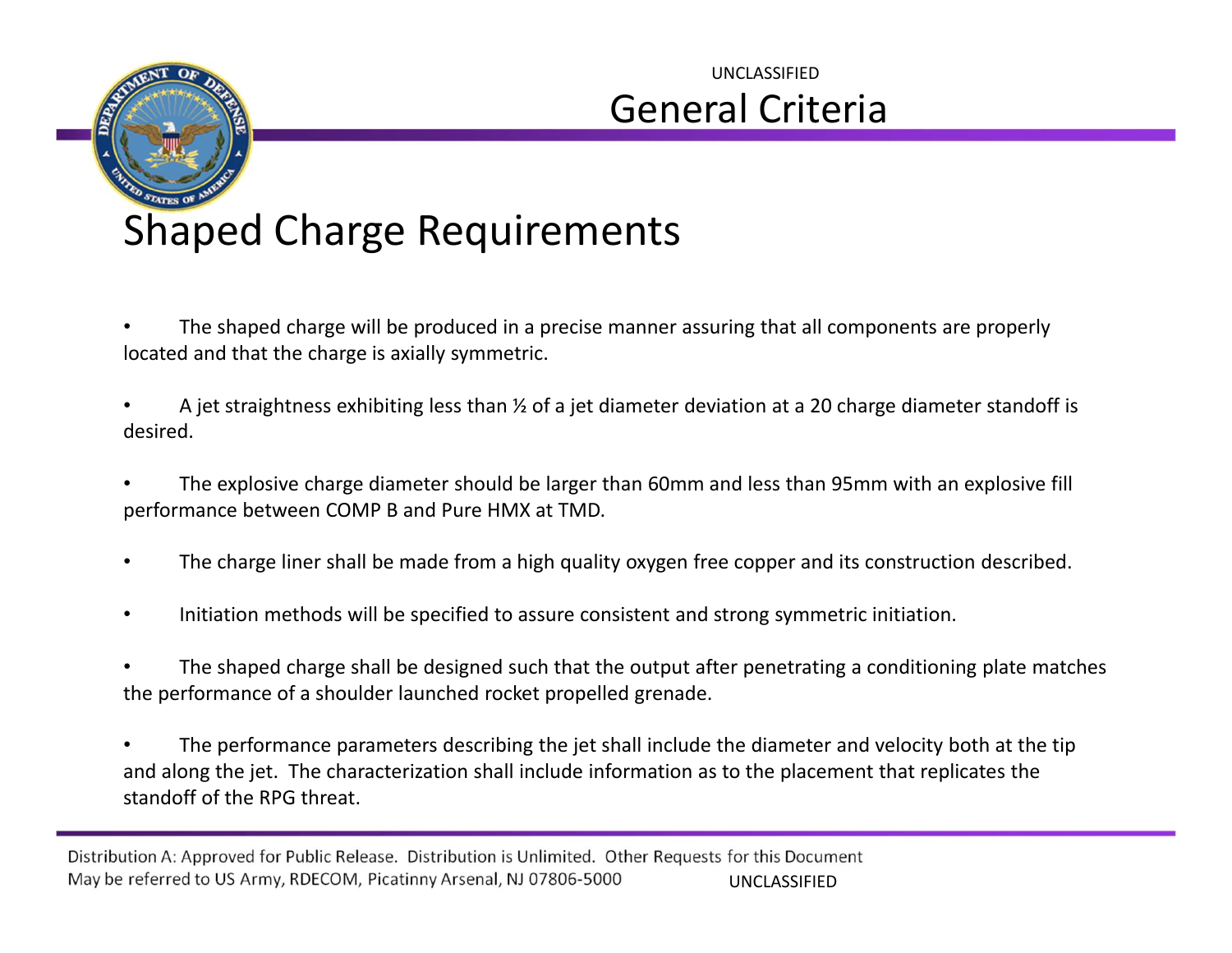

### Changes Since Last Presentation UNCLASSIFIED

- •• A Standards Related Document is being prepared that will streamline updates and consolidate standards across multiple tests reducing duplication.
- • While the AOP 4526 is near completion, delaying the implementation to allow the removal of duplicative sections that are in the new SRD assures the document is not outdated shortly after release.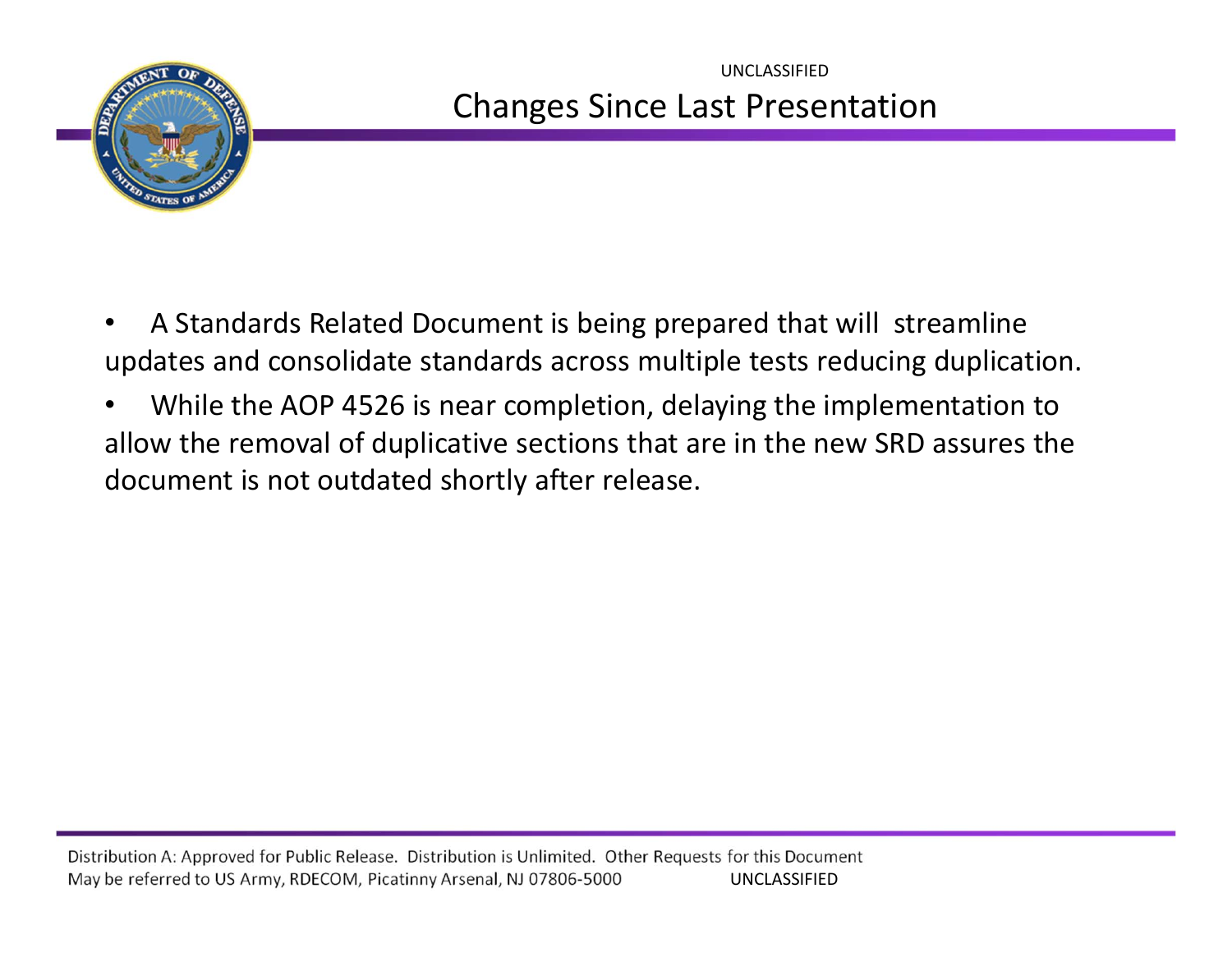

# Plan Forward UNCLASSIFIED

- •Await completion of Standards Related Document (SRD).
- •• Rewrite AOP 4526 to remove duplicative portions that are in the SRD and assure documents are complimentary.
- •Address issues/needs through community discussion.
- •Circulate draft through community and post on NATO DI portal.
- •• Submit draft documents to AC326 SG/B for approval.